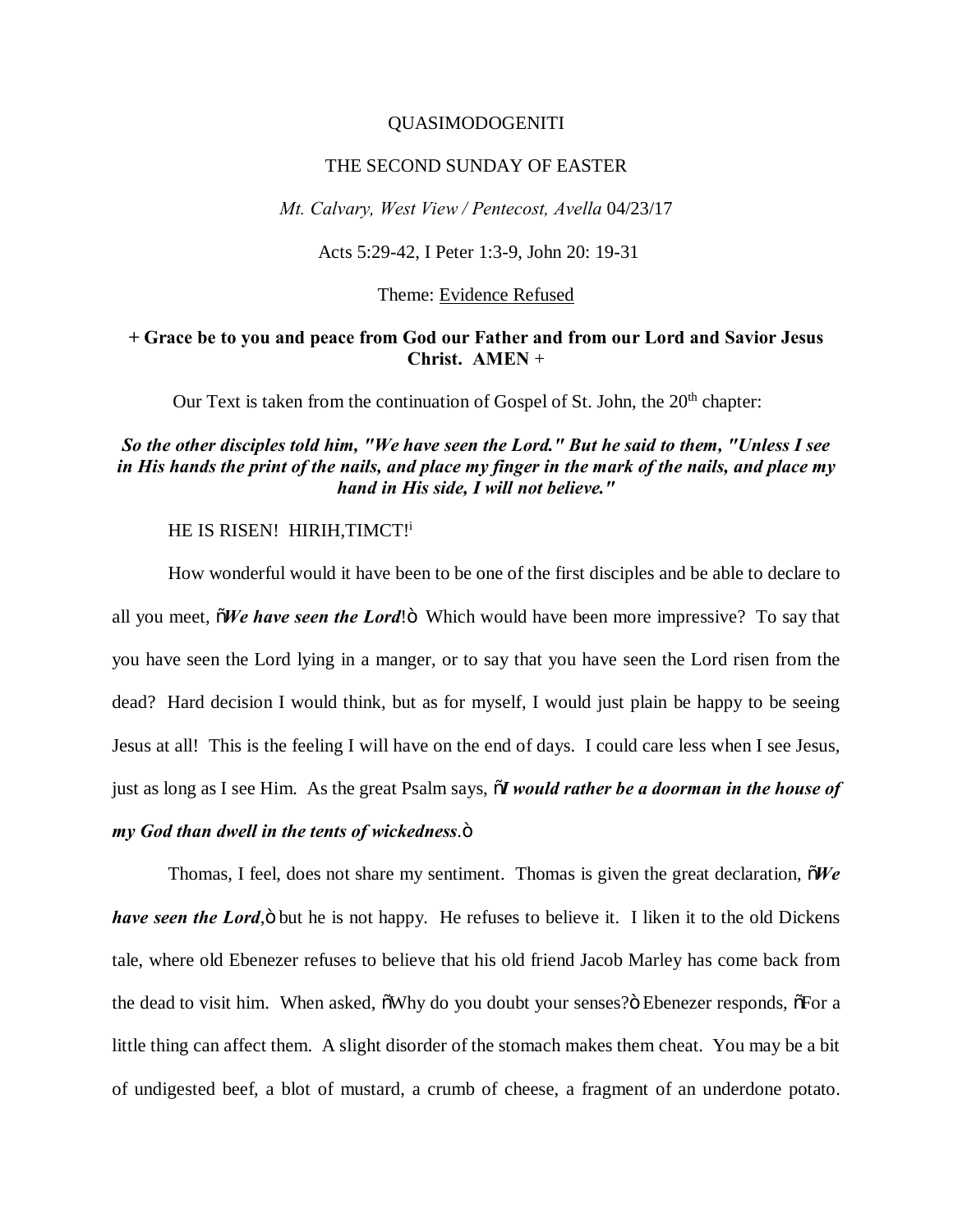There *n* more of the gravy than the grave about you, whatever you are. That dickens; what a knee slapper! The point being, despite the evidence in front of him, Ebenezer refused to believe his friend was trying to communicate with him. Thomas in our text, is refusing the evidence he has that Jesus is alive and well and traveling about reassuring His disciples and all believers that sins have been dealt with, they are forgiven, the Heavenly Father is angry no more towards His children that trust in Jesus a strong abode, and there is peace in our days. Thomas has no peace. He is refusing the evidence he already has, and like some jury slanted against the accused, unless he sees more, overwhelming, and irrefutable evidences, he will surely NOT believe.

The evidence Thomas has is by my standards overwhelming enough. What is the evidence he has? Can you list them all, or perhaps some? Just off the top of my head, we mentioned the virgin birth; anybody born of a virgin has my vote that whatever He says and does will be 100 percent believable. There is also the evidence of the miracles Jesus performed that are too numerous to list in such a polite sermon (Yougre welcome, Karen,) but let us just recall the widow of Nain whose son was brought back to life before their very eyes; as well as Lazarus from the tomb after four days. If Jesus can do these things, why is it so hard to believe that Jesus would rise from the grave in three days? He said He would, and as I just said, any virgin born individual has my complete attention and whatever He may say is believed as 100 percent gospel. If this is not enough, Thomas has the evidences of the Old Testament to refer to as proof that Jesus will rise again as He said, "*For Thou wilt not leave my soul in hell; neither wilt Thou suffer Thine Holy One to see decay.* So much evidence! So much overwhelming proof!

Yet, Thomas refuses to believe. These are his friends! They would not be trying to pull a prank or a punk on Thomas! He does not seem like the kind of guy you would want to play a prank on even if it is an impractical joke. So even the evidence of friendly witness should be

-2-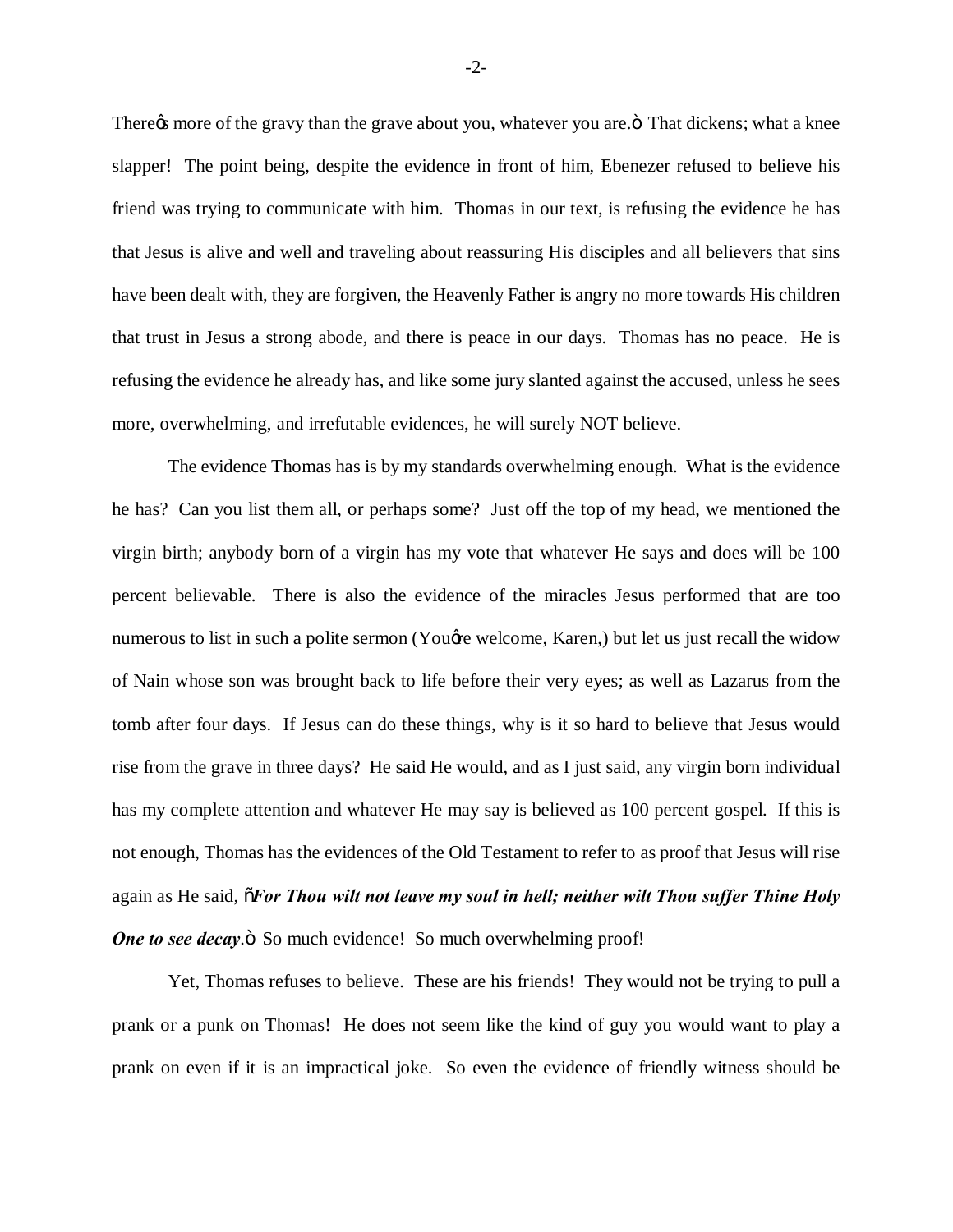enough to at least sway a little to the belief that Jesus is amongst us. Maybe it did, for Thomas does hang out with the boys a week later and Jesus is kind enough to not only be there, but offer up to Thomas, as unworthy as he is for not having faith in the risen Christ, all the evidence he needs to believe - and more! What a wonderful story!

And it does not end there, for even as the disciples were going forth and spreading the evidence of Jesusø resurrection to increase the Kingdom of God, many tried to quash it. Yet, God in His divine providence made the leaders come to a very smart decision,  $\tilde{\sigma}$ *If this plan or this undertaking is of men, it will fail; but if it is of God, you will not be able to overthrow them. You might even be found opposing God*!<sup>"</sup> more evidence that this must be a Godly movement for it has not been abated, but continues on today, and even if there is suffering, we rejoice as the early church rejoiced, othat they were counted worthy to suffer dishonor for the name.<sup>"</sup>

So where are we today? We have all the same evidences that Thomas has, with the exception of an actual nail print to put a finger in, or a pierced side to place a hand in. We have the Word; we have a risen Christ; we have a virgin birth; we have the faith in baptism that makes us children of the Heavenly Father. We even get to touch and feel Christ in the Sacrament of body and blood and physically partake of Jesus in the most intimate way as did all the disciples which broke bread amongst themselves. We are so much more enlightened that we should never be doubting that the Word of God is true and correct just as we have it. So why then are churches so empty and believers so few? Because we still have sin in our world that can only be removed by Christ and faith in Him. The world will never believe in all the evidences we have, and reject pretty much all of it for Christ is not the way the world wants to function. The message of sharing the good news we have is not going to be accepted by the world. Wide and well trod is the road to perdition and narrow and hard is the path of light. You have all the evidence you need to share